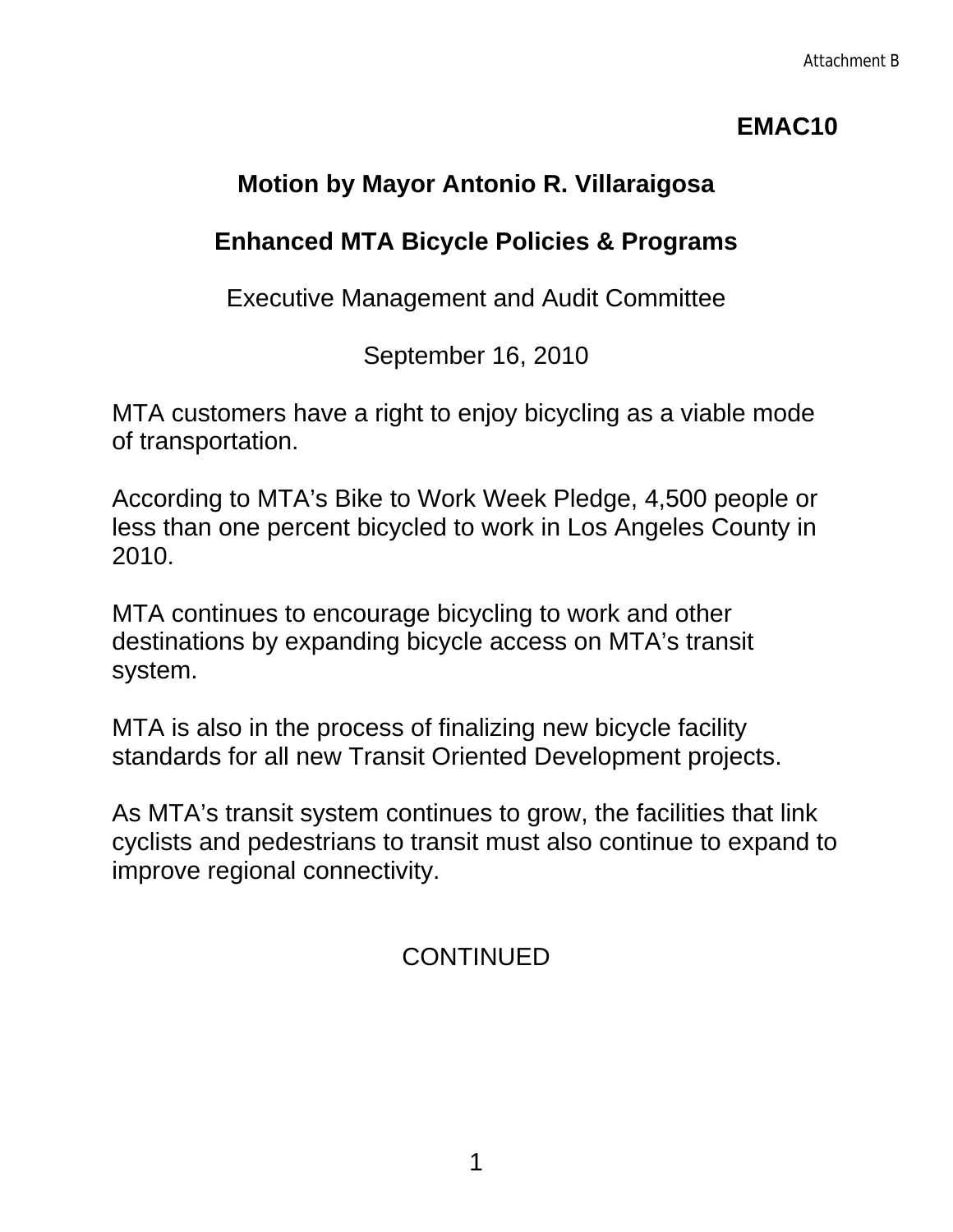I THEREFORE MOVE that the MTA Board direct the CEO to do the following and report back no later than the December 2010 Board cycle:

### Funding

1. Recommend increased bicycle funding in the 2011 Call for Projects (tentative goal increasing modal category from 7% to 15%, subject to future MTA Board approval)

### Current Transit System

- 2. Develop a phased plan for the installation of triple bicycle racks on all MTA buses (estimated cost \$1.6 million)
- 3. Develop a cost estimate, implementation schedule, and possible funding sources for retrofitting MTA trains for bikes
- 4. Propose a Revised Customer Code of Conduct and develop a "How to Ride Metro" document that helps customers with bicycles and other large belongings, including luggage, strollers and rolling briefcases, safely board and ride MTA's system during peak hours
- 5. Identify the feasibility and cost of adding bicycle racks to the back or top of MTA vanpool vehicles
- 6. Provide an estimated cost and potential funding source to install improved bicycle/stroller/luggage wayfinding signage at all rail and bus stations

# CONTINUED